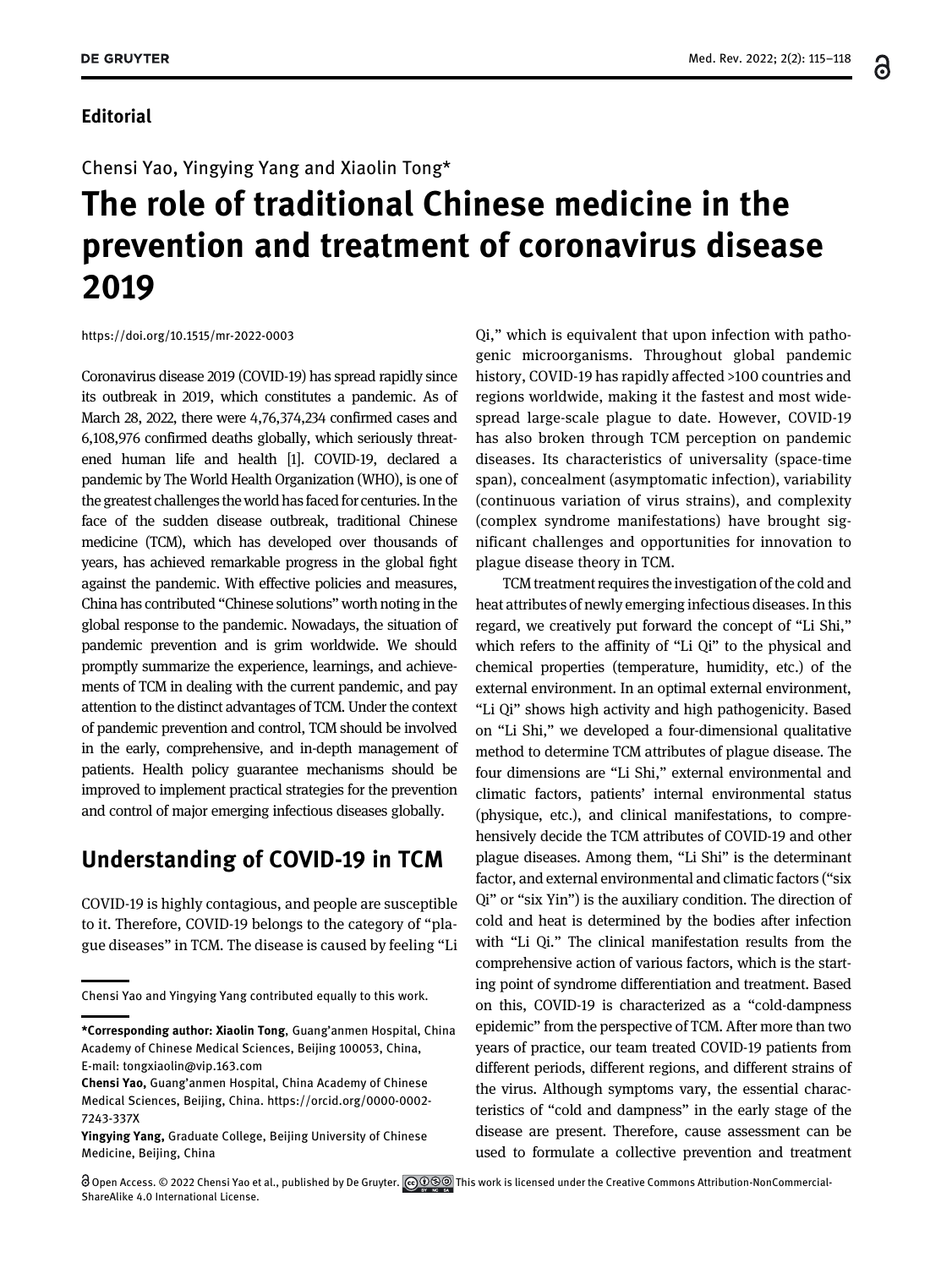plan for "Li Qi" for the close contact/sub-close contact, asymptomatically infected, and early diagnosed patients. However, for patients in the middle and late stages, the pathogenesis evolves in different ways of cold or heat. We can then formulate individualized prevention and treatment plans through syndrome differentiation and treatment from the perspective of the syndrome. According to the abovementioned understanding of the attributes and characteristics of COVID-19 TCM treatment, we should systematically and comprehensively analyze the characteristics and differences of COVID-19 worldwide, and summarize the antiepidemic experiences of TCM.

# Application of TCM in fighting epidemic situation

Since the outbreak of COVID-19, TCM has played an irreplaceable role in the prevention and treatment of the pandemic, breaking the prejudice that "TCM is a slow doctor." The treatment ability and curative effect of TCM on new infectious diseases are positive. Clinical research shows that the total effective rate of TCM on COVID-19 is > 90%, which can effectively alleviate symptoms, block the development from the mild/ordinary type to severe type, improve the cure rate, reduce the mortality rate, promote the recovery of convalescent population, and reduce recurrence. In this pandemic, our country adheres to the principle of "moving forward, sinking the center of gravity, and early/whole-process intervention" of TCM. Therefore, a series of effective clinical prescriptions represented by "three prescriptions and three drugs" have been continuously recommended for application in the Guidelines on the Novel Coronavirus-Infected Pneumonia Diagnosis and Treatment. In the whole chain of diagnosis and treatment from prevention, treatment to rehabilitation, the idea of "Zhi Wei Bing" of TCM (preventive medicine of disease) is fully understood:

In the aspect of prevention before disease, we focus on the prevention and control of the epidemic situations in communities, centralized isolation/home isolation populations, and critical control personnel such as frontline epidemic prevention. TCM use can adjust their overall state and enhance their ability to resist external pathogens, thus significantly reducing the diagnosis rate and effectively preventing the occurrence of COVID-19.

In terms of preventing the deterioration of existing diseases, the patients with mild/ordinary symptoms followed a comprehensive TCM treatment plan, which effectively relieved the clinical symptoms of patients and alleviated the progression of symptoms from mild/ ordinary to severe. Meanwhile, the severely/critically ill patients are treated with the combination of TCM and Western medicine, which effectively reduced the mortality rate and the incidence of complications. A retrospective cohort study of 721 cases showed that the occurrence of symptoms from mild/ordinary to severe in the treatment group with Hanshiyi formula was 0, while that in the control group without TCM was 6.5% [\[2](#page-3-1)]. In addition, a retrospective study on the treatment of severely and critically ill patients in two hospitals in Wuhan found that the risk of death of patients treated with integrated TCM and Western medicine decreased by >80% compared with patients not receiving TCM [\[3,](#page-3-2) [4](#page-3-3)].

In terms of preventing disease recurrence, comprehensive intervention measures of TCM can effectively improve the clinical symptoms in the convalescent stage, reduce the risk of recurrence, and promote the absorption of pulmonary fibrosis and interstitial pneumonia. An observational study of 420 convalescent COVID-19 patients showed that the recurrence rate of positive reverse transcriptase polymerase chain reaction (RT-PCR) tests in the comprehensive intervention group of TCM was significantly lower than that in the non-intervention group [\[5\]](#page-3-4). Through the clinical study of "the three syndromes and six Chinese patent medicine" during the recovery phase of COVID-19, it was found that Chinese patent medicines such as Jinshuibao Capsule, Shengmai Yin, Ludangshen Oral Liquid, Xiangsha Liujun Pill, and Shumian Capsule can improve cardiopulmonary dysfunction, digestive dysfunction, and sleep and emotional dysfunction of convalescent patients [\[6,](#page-3-5) [7\]](#page-3-6). In addition, our clinical study also showed that Qimai Feiluoping Decoction could significantly promote the absorption of interstitial inflammation and pulmonary fibrosis in patients with severe/critical disease in the convalescent stage, and preliminarily explored its antifibrosis mechanism from the pharmacological level [\[8](#page-3-7)]. The profound practice of TCM in the fight against COVID-19 has proven its unique role and advantages, fully verifying its effectiveness and scientific nature. This inspires us to promote the modernization and technological progress of TCM and reveal the scientific connotation within the modern language of science and technology.

## Suggestions on future epidemic prevention and control

At present, the pandemic situation in the world is extremely serious and complex. Local outbreaks of different scales occur in China. China's epidemic prevention force faces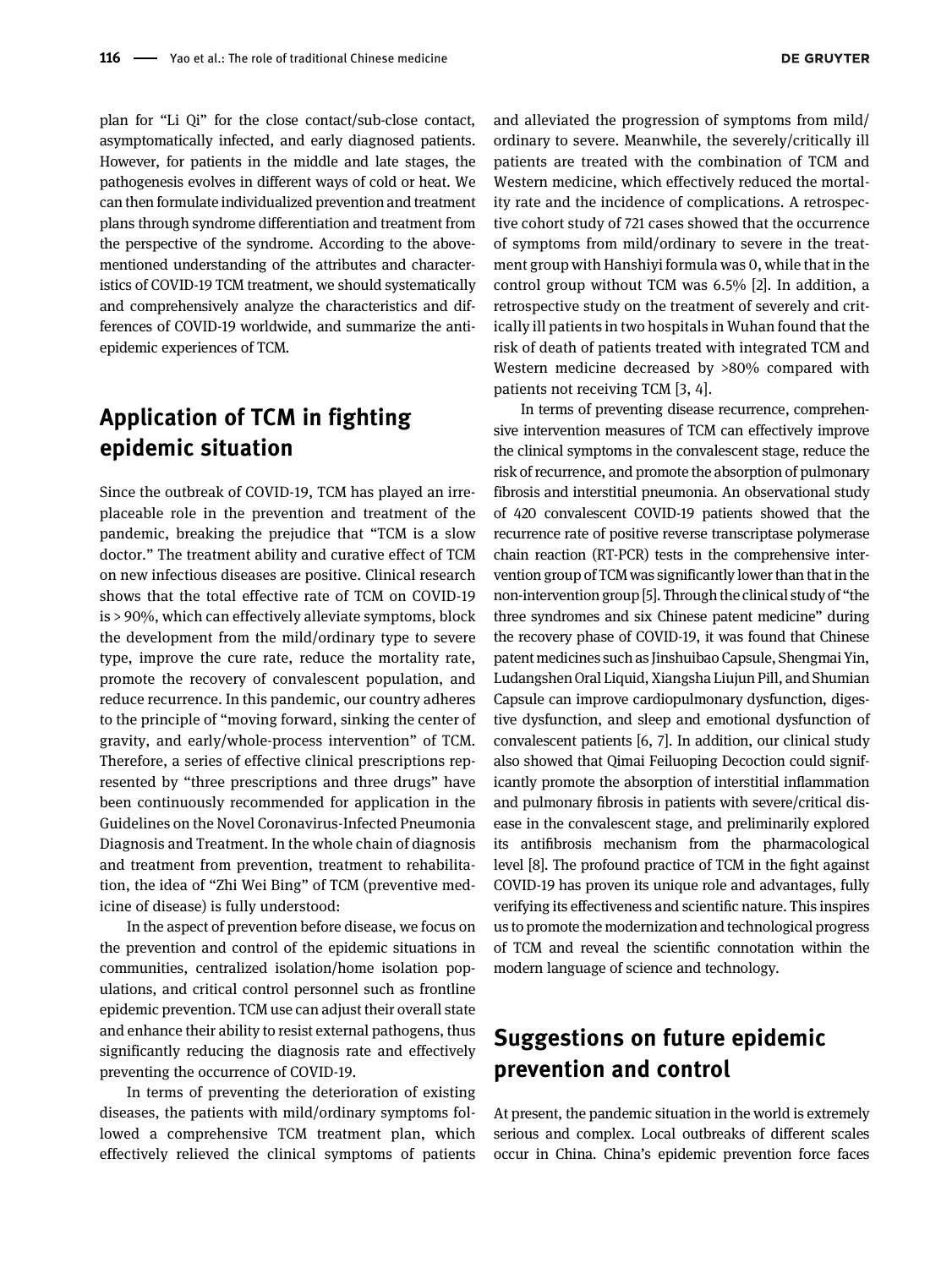significant challenges due to risk from home and abroad. While severe acute respiratory syndrome coronavirus 2 continues mutating, the protective efficacy of vaccines is weakening. Therefore, research and application of certain drugs still need exploration. In this case, we should be proactive and provide continuous, in-depth implementation of the experience and achievements of the anti-epidemic nature of TCM, thus strengthening its popularization and application worldwide. For future pandemic prevention and control, we give the following suggestions:

- (1) Prevention of epidemic situations by using the complete theoretical understanding of TCM on COVID-19 (e.g., during relatively cold periods in winter/spring, and abnormal temperature drops, attention to epidemic prevention and control measures, and administering "supplementing qi" drugs to "dispel cold and eliminate dampness" and prevent disease occurrence). By updating the national guidelines, we can allow mild patients, asymptomatically infected people, and close contact/sub-close contact people to take universal Chinese patent medicines such as Lianhua Qingwen Capsules/Granules and Qingfei Paidu Granules for self-prevention and treatment through simple syndrome identification, thereby reducing pressure on the medical sector.
- (2) Implement policy on early and full intervention of TCM in sudden epidemic situation and improve policy guarantee mechanisms. A response mechanism using TCM to deal with major epidemics nationwide needs to be established. Emergency TCM management teams should be present at all levels of health administrative departments. Appropriate and coordination mechanisms should be established between management, decision-making departments, and medical institutions, to promote the integration of TCM into national infectious disease prevention and control systems. Support for an information platform to ensure the timely launch and comprehension for the prevention and control of the early stage of an epidemic using TCM should be in place.
- (3) Comprehensively promote diagnosis and treatment measures using TCM and Western medicine for patients with severe/critical diseases and reduce the patient death rate where possible. Integrating traditional Chinese and Western medicine is a significant feature of epidemic prevention and control, which is also a detailed practice of inheritance and innovation in TCM. Therefore, for severe/critical patients with acute infectious diseases (i.e., COVID-19), we need to

improve further the mechanism of collaboration between Chinese and western medicine, strengthening the joint consultation and treatment using this system. By constantly improving the diagnosis and treatment scheme of integrated traditional Chinese and Western medicine, we can enhance the effectiveness of clinical treatments to reduce mortality of severe/critical patients.

- (4) Establishing TCM rehabilitation clinics timeously in areas with large-scale outbreaks to supply excellent treatment during the "last kilometer" of COVID-19 treatment. While some patients may meet the discharge criteria through a negative RT-PCR test, many patients still have discomforting symptoms. Therefore, severely ill patients may need rehabilitation to restore adequate lung function. Hence, the establishment of TCM rehabilitation clinics can seamlessly connect treatment and restoration, while adopting comprehensive TCM intervention measures combining group and individualization, such as traditional exercises, appropriate technology, dietary guidance and emotional therapy, help promote the recovery of bodily functions and improve quality of life.
- (5) Under the new background of epidemic prevention and control, we need to standardize the new paradigm of TCM research and supply scientific and technological support for better promoting the antiepidemic advantages of TCM. The TCM system will deepen the integration mechanism for clinical and scientific research, strengthen the top-level design of scientific research, take clinical treatment as the core, and cover the whole chain of prevention, treatment, and rehabilitation. We will conduct multidisciplinary joint research on the analysis of TCM syndromes of plague diseases, research on community prevention and control using TCM, the clinical evidence-based research of effective prescriptions, and the research on the action mechanism of TCM. Furthermore, we must closely track the variation characteristics during viral transmission and fill the gaps in clinical and basic research of TCM in coping with novel Coronavirus variant strains. In addition, China should further strengthen international cooperation and actively share TCM diagnosis, treatment plans, and experience. We should conduct prospective, multi-center clinical trials and real-world studies on TCM from a global perspective, cooperate with international innovative research institutions, and learn from modern science and technology to promote the development of TCM.